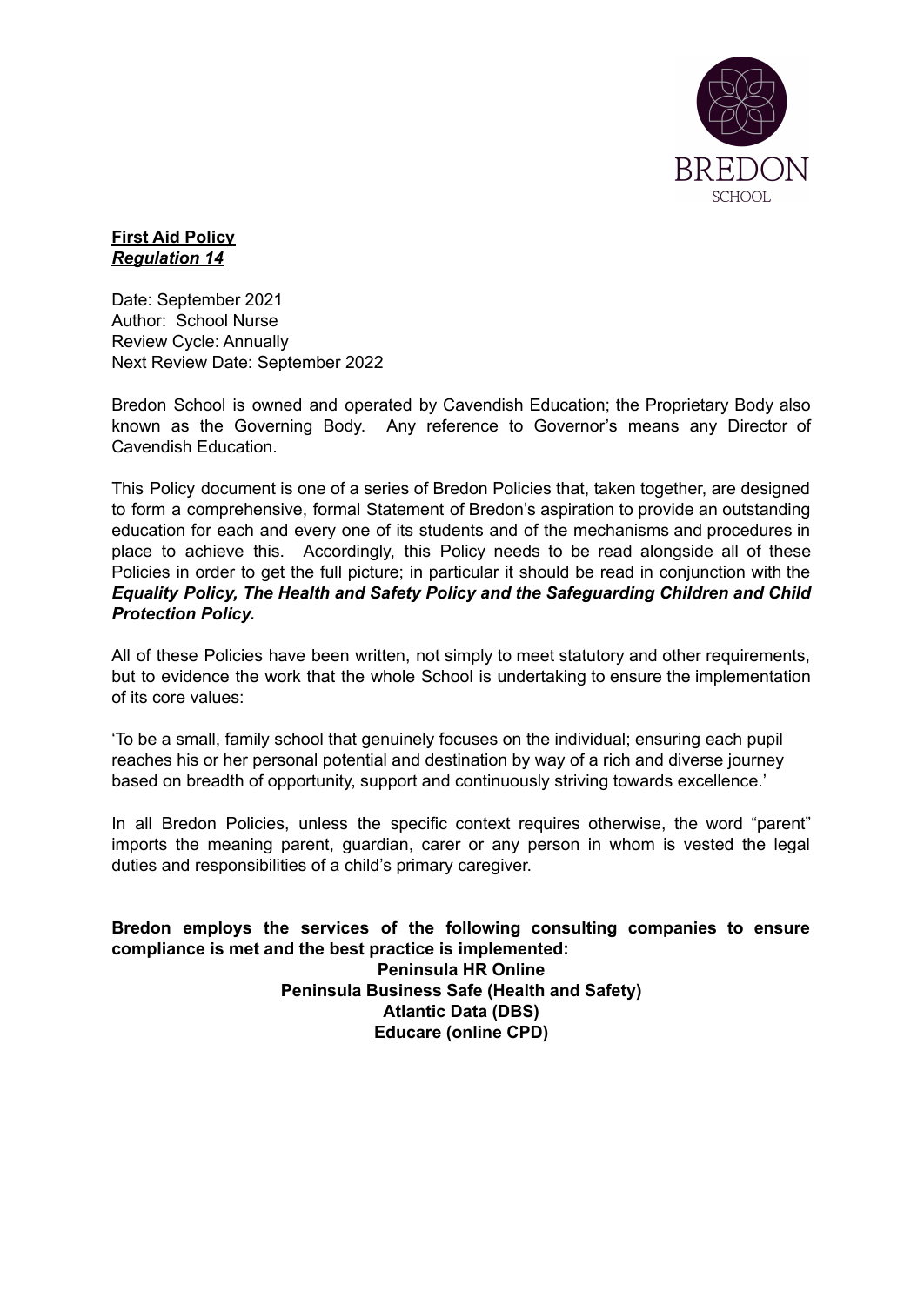

At Bredon School we recognise our duty of care to all pupils, staff and visitors. This first aid policy demonstrates our intention to ensure that when anyone suffers an injury that we are able to respond positively and quickly. This policy is based on the guidance from the Department of Education and Employment and under the Health and Safety at Work Act 1974 which covers first aid provision.

At Bredon School we carry out regular risk assessments to determine the way in which medical provision is covered at all times. This includes on site and off site whether to other subcontracted venues or for example when involved in outdoor activities. We also assess the provision when actually transporting pupils and staff. Our risk assessment is in line with requirements in the management of Health and Safety at Work Regulations 1992 as well as DCSF guidance HASPEV.

It must be noted that Bredon School has on site qualified nursing cover provided during the school day when the school is open. In this way we are able to ensure that most medical issues are dealt with by the nursing staff in the medical centre.

When off site all accompanying staff have phone contact with the school and medical centre. As part of the trips and visits risk assessment the staff will have made themselves aware of any pupils who have specific medical needs. This means that in an emergency any staff member can gain further advice and assistance and will be in a position to brief the emergency services.

In addition to the nurses, there are a number of qualified first aiders within the different departments of the staff team. There is also a designated staff member responsible for ensuring that first aid kits are fully stocked and ready for use. The names of these people are displayed at various locations around the site such as the staff rooms, boarding landings, pupil notice boards and administration areas and these lists are updated by the H&S Coordinator on a termly basis. It is also planned that those qualified in first aid will have their training updated every three years.

Bredon School will ensure that there are adequate numbers of trained first aiders to supplement the nursing staff and that these will meet the statutory requirements and assessed needs with regard to training as approved by the Health and Safety Executive (HSE). This will take into account that staff do go sick and work off site.

Whilst every staff member has the responsibility to ensure the safety of anyone involved in contact with the school it is recognised that responsibility lies with Bredon School, through the Headmaster to ensure that this policy is up to date, accurate and that the policy reflects the actual operation. The responsibility of the employer is outlined in the Health and Safety (First-Aid) Regulations 1981.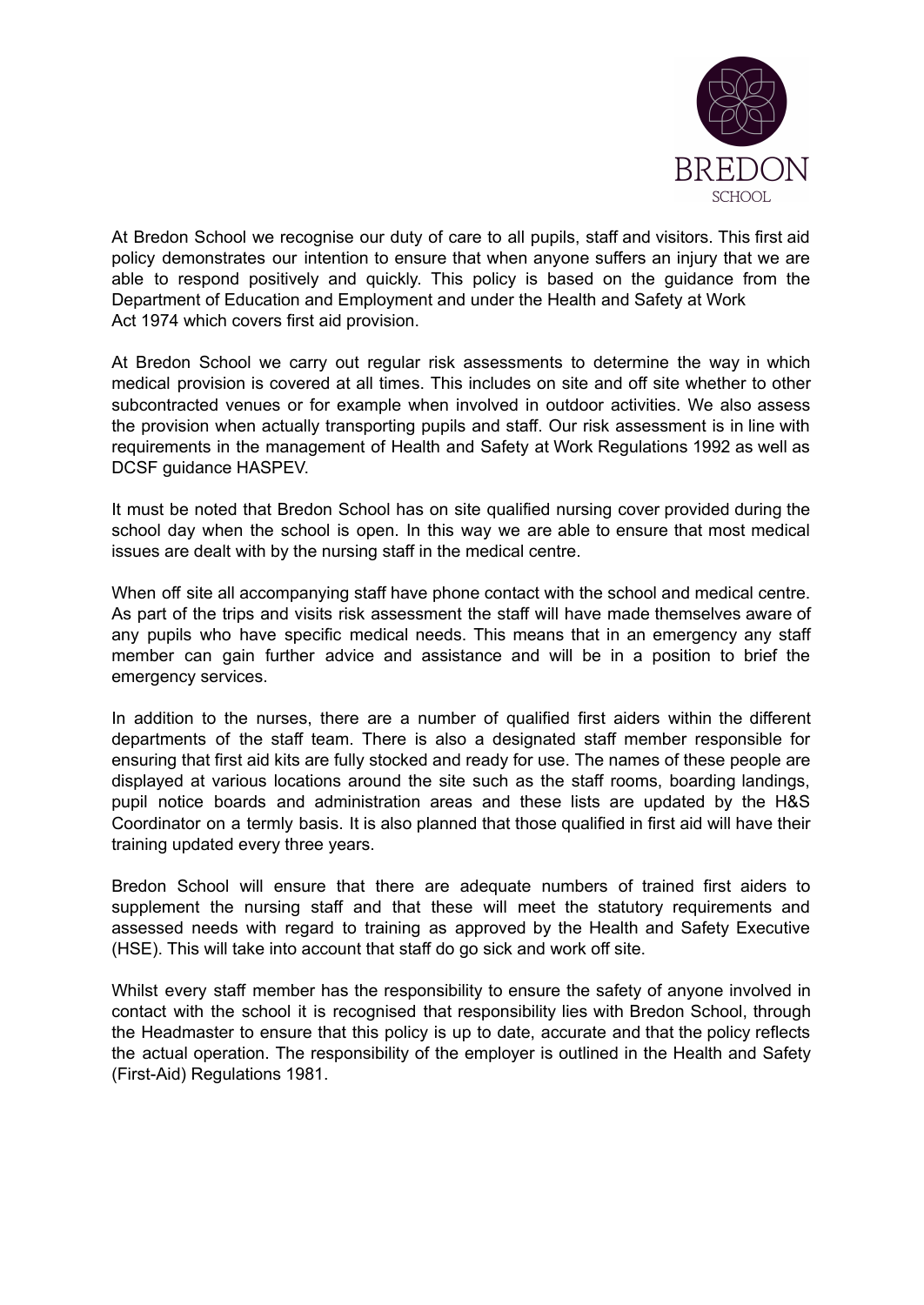

## **Bredon School First Aid Procedure**

The **First Aid procedure** at Bredon School is in operation to ensure that every student, member of staff and visitors will be well looked after in the event of an accident, no matter how minor or major. It is emphasised that the *team* consists of **qualified First Aiders** and trained nurses. In the event of an accident all members of the school community should be aware of the support available and the procedures available to activate this.

The purpose of the procedure is therefore:

- To provide effective, safe First Aid cover for students, staff and visitors.
- To ensure that all staff and students are aware of the system in place.
- To provide awareness of Health and Safety issues within school and on school trips, to prevent, where possible, potential dangers or accidents.

*NB The term FIRST AIDER refers to those members of the school community who are in possession of a valid First Aid at work certificate or equivalent.*

First Aiders' **will**:

- Ensure that first aid cover is available throughout the working hours of the school week.
- Always attend a casualty when requested to do so and treat the casualty to the best of their ability in the safest way possible. This includes wearing gloves where any loss of blood or body fluid is evident, calling for help from other First Aiders or Emergency Services.
- Help fellow First Aiders at an incident and provide support during the aftermath.
- Act as a person who can be relied upon to help when the need arises.
- Ensure that their portable first aid kits are adequately stocked and always to hand.
- Insist that **any** casualty who has sustained a significant head injury is seen by professionals at the hospital, either by sending them directly to the hospital or by asking parents to pick up a child to take them to hospital; ensure that parents are aware of **all** head injuries promptly.
- Ensure that a child who is sent to hospital by ambulance is accompanied by a member of staff
- Met at the hospital by a relative.
- The First Aider need not be the member of staff to accompany the casualty to hospital, however, an appropriate person should be sent.
- Liaison **must** occur with the Deputy Head Pastoral, to ensure that lessons are covered in the event of an absent teacher.
- Keep a record of each student attended to, the nature of the injury and any treatment given, to be recorded by the nursing staff using SchoolBase. In the case of an accident, these must also be recorded on the Business safe system.
- Ensure that everything is cleared away, using gloves, and every dressing etc. be put in a yellow bag for contaminated/used items and sealed tightly before disposing of the bag in a bin. Any bloodstains on the ground must be washed away thoroughly.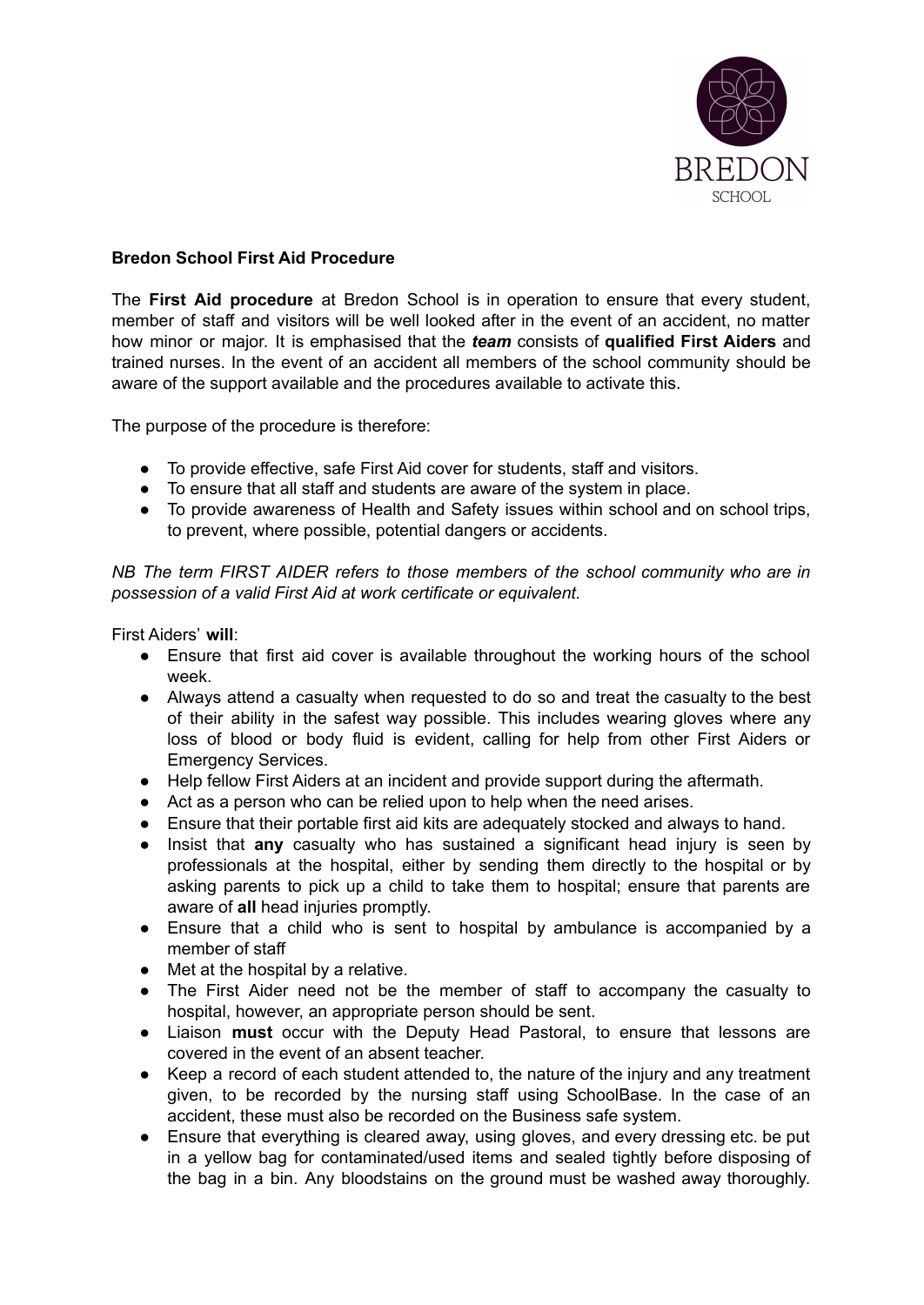

No contaminated or used items should be left lying around, including those with body fluids.

## **Guidance on when to call an ambulance (advice from St John Ambulance)**

When managing a casualty, you may need to call for an ambulance. Follow the steps below: There are several numbers you can call in order to reach an ambulance. **From all landlines phone 999. From a mobile phone 112.**

They will ask you what service you require. Say ambulance.

They will ask where you are located. Be as precise as possible.

They will ask you how many casualties. If one, say one.

They will ask what is wrong with casualty. Tell them what you are sure of (to avoid giving mis-information).

They will ask if other services are required.

After you hang up you must wait with the casualty until the ambulance arrives.

## **RIDDOR (reporting of Injuries, Diseases and Dangerous Occurrences Regulations) Tel: 0845 3009923**

The school has a legal duty under RIDDOR to report and record major work-related accidents. This includes dangerous occurrences where something happens that does not result in an injury but could have done.

RIDDOR applies to all work activities but not all incidents are reportable. The Headmaster will take advice when unsure as to whether the accident is reportable. The Incident Contact Centre (ICC) on 0845 300 99 23.

#### **The Senior Management Team will:**

- Provide adequate First Aid cover as outlined in the Health & Safety [First Aid] Regulations 1981.
- Monitor and respond to all matters relating to the health and safety of all persons on school premises.
- Ensure all new staff are made aware of First Aid procedures in school.

#### **The Nursing staff will:**

- Ensure that they always obtain the history relating to a student not feeling well, particularly in the cases of headaches, to ensure that no injury has caused the student to feel unwell.
- Ensure that in the event that an injury has caused a problem, the student is properly cared for and further action taken where necessary.
- At the start of each academic year, provide staff and other first aiders with a list of students who are known to be asthmatic, anaphylactic, diabetic, epileptic or have any other serious illness.
- Have a file of up to date medical consent forms for every student in each year and ensure that these are readily available for staff responsible for school trips/outings.